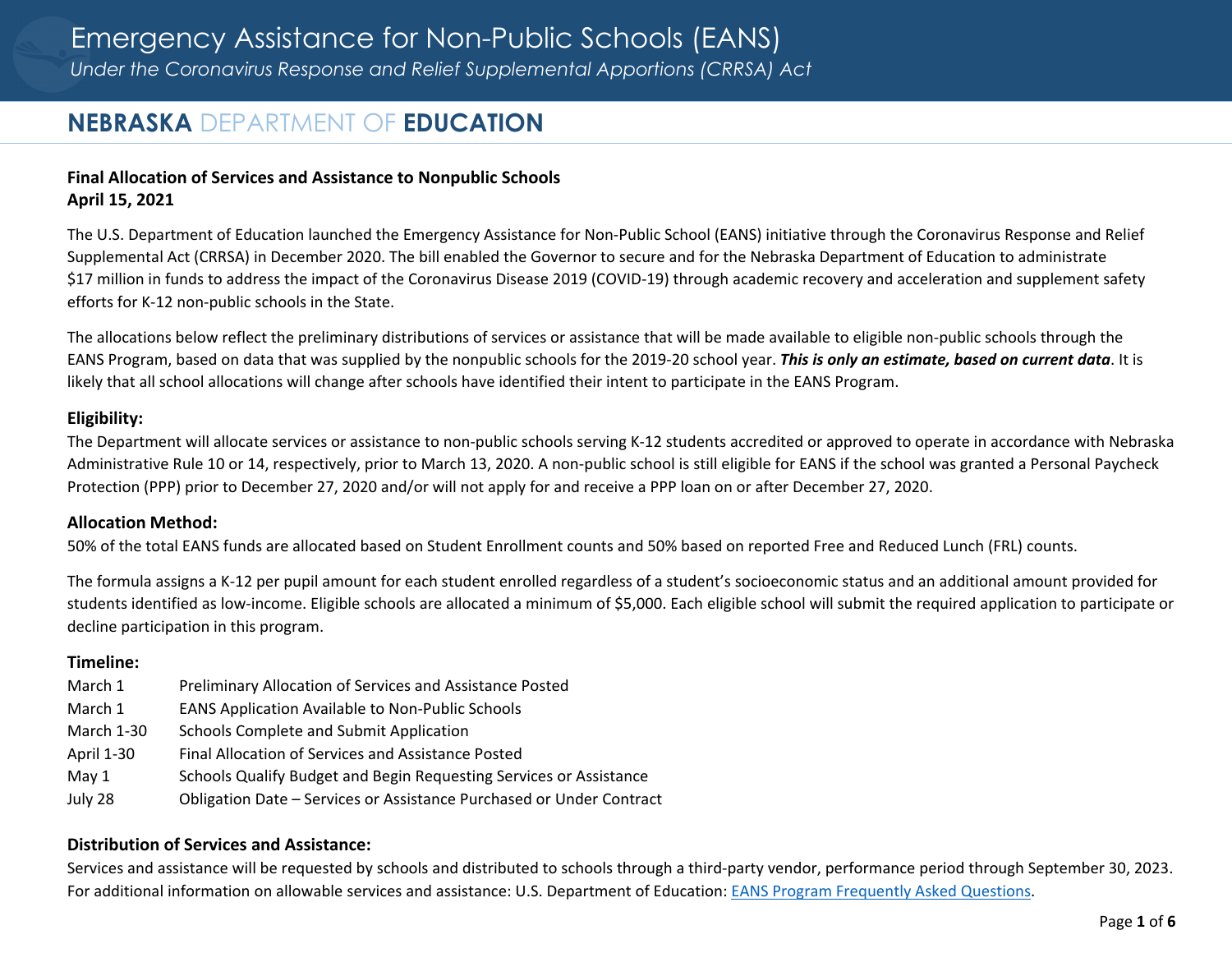| <b>NONPUBLIC</b><br><b>AGENCY ID</b> | <b>NONPUBLIC SCHOOL NAME</b>                | 2019-20<br><b>ENROLLMENT</b><br>$K-12$ | 2019-20<br><b>FREE/REDUCED</b><br><b>LUNCH K-12</b> | <b>BASE FOR</b><br><b>ALL STUDENTS</b><br>\$303.48/PUPIL | <b>ADDITIONAL</b><br><b>LOW-INCOME</b><br>\$1,880.01/PUPIL | <b>INCREASE TO</b><br>\$5,000<br><b>MINIMUM</b> | <b>TOTAL EANS</b><br><b>SERVICES</b> |
|--------------------------------------|---------------------------------------------|----------------------------------------|-----------------------------------------------------|----------------------------------------------------------|------------------------------------------------------------|-------------------------------------------------|--------------------------------------|
| 01-0701-001                          | CHRIST LUTHERAN ELEMENTARY SCH              | 67                                     | 11                                                  | \$20,333                                                 | \$20,680                                                   | \$0                                             | \$41,013                             |
| 01-0702-001                          | <b>ST CECILIA HIGH SCHOOL</b>               | 132                                    | 16                                                  | \$40,059                                                 | \$30.080                                                   | 50                                              | \$70,139                             |
| 01-0702-002                          | ST CECILIA MIDDLE SCHOOL                    | 107                                    | 14                                                  | \$32,472                                                 | \$26,320                                                   | 50                                              | \$58,792                             |
| 01-0702-003                          | ST MICHAEL ELEMENTARY SCHOOL                | 204                                    | 26                                                  | \$61,910                                                 | \$48,880                                                   | 50                                              | \$110,790                            |
| 01-0705-001                          | ZION LUTHERAN ELEMENTARY SCH                | 60                                     | 25                                                  | \$18,209                                                 | \$47,000                                                   | 50                                              | \$65,209                             |
| 02-0701-001                          | ST BONIFACE ELEMENTARY SCHOOL               | 72                                     | 16                                                  | \$21,851                                                 | \$30,080                                                   | 50                                              | \$51,931                             |
| 06-0701-001                          | ST MICHAEL'S ELEMENTARY SCHOOL              | 99                                     | 14                                                  | \$30,045                                                 | \$26,320                                                   | 50                                              | \$56,365                             |
| 07-0701-002                          | <b>ST AGNES ACADEMY</b>                     | 119                                    | 18                                                  | \$36,114                                                 | \$33,840                                                   | 50                                              | \$69,954                             |
| 07-0705-001                          | <b>IMMANUAL EVANGELICAL LUTHERAN SCHOOL</b> | 113                                    | 37                                                  | \$34,293                                                 | \$69,560                                                   | 50                                              | \$103,853                            |
| 10-0701-001                          | <b>KEARNEY CATHOLIC HIGH SCHOOL</b>         | 310                                    | 25                                                  | \$94,079                                                 | \$47,000                                                   | 50                                              | \$141,079                            |
| 10-0701-002                          | KEARNEY CATHOLIC MIDDLE SCHOOL              | 47                                     | 8                                                   | \$14,264                                                 | \$15,040                                                   | 50                                              | \$29,304                             |
| 10-0702-001                          | ZION LUTHERAN ELEMENTARY SCH                | 111                                    | 23                                                  | \$33,686                                                 | \$43,240                                                   | 50                                              | \$76,926                             |
| 10-0709-002                          | FAITH CHRISTIAN ELEM/KEARNEY                | 80                                     | 0                                                   | \$24,278                                                 | \$0                                                        | 50                                              | \$24,278                             |
| 12-0701-001                          | AQUINAS HIGH SCHOOL                         | 144                                    | 21                                                  | \$43,701                                                 | \$39,480                                                   | 50                                              | \$83,181                             |
| 12-0701-002                          | ST MARY'S ELEMENTARY SCHOOL                 | 183                                    | 49                                                  | \$55,537                                                 | \$92,120                                                   | 50                                              | \$147,657                            |
| 12-0701-003                          | AQUINAS MIDDLE SCHOOL                       | 104                                    | 21                                                  | \$31,562                                                 | \$39,480                                                   | 50                                              | \$71,042                             |
| 13-0701-001                          | ST JOHN THE BAPTIST ELEMENTARY              | 124                                    | 19                                                  | \$37,632                                                 | \$35,720                                                   | 50                                              | \$73,352                             |
| 14-0701-001                          | HOLY TRINITY ELEMENTARY SCHOOL              | 140                                    | 22                                                  | \$42,487                                                 | \$41,360                                                   | 50                                              | \$83,847                             |
| 20-0710-001                          | WEST POINT CENTRAL CATHOLIC HIGH SCHOOL     | 180                                    | 15                                                  | \$54,626                                                 | \$28,200                                                   | 50                                              | \$82,826                             |
| 20-0710-002                          | <b>GUARDIAN ANGELS ELEMENTARY SCHOOL</b>    | 195                                    | 29                                                  | \$59,179                                                 | \$54,520                                                   | 50                                              | \$113,699                            |
| 23-0706-001                          | <b>GREAT FOUNDATIONS CHRISTIAN SCHOOL</b>   | 14                                     | 5                                                   | \$4,249                                                  | \$9,400                                                    | 50                                              | \$13,649                             |
| 27-0701-001                          | ARCHBISHOP BERGAN HIGH SCH                  | 117                                    | 16                                                  | \$35,507                                                 | \$30,080                                                   | 50                                              | \$65,587                             |
| 27-0701-002                          | ARCHBISHOP BERGAN MIDDLE SCH                | 62                                     | 14                                                  | \$18,816                                                 | \$26,320                                                   | 50                                              | \$45,136                             |
| 27-0704-001                          | ST WENCESLAUS ELEM SCHOOL                   | 30                                     | $\overline{3}$                                      | \$9,104                                                  | \$5,640                                                    | 50                                              | \$14,744                             |
| 27-0706-001                          | ARCHBISHOP BERGAN ELEMENTARY                | 255                                    | 45                                                  | \$77,387                                                 | \$84,600                                                   | 50                                              | \$161,987                            |
| 28-0702-001                          | <b>JESUIT ACADEMY</b>                       | 75                                     | 55                                                  | \$22,761                                                 | \$103,401                                                  | 50                                              | \$126,162                            |
| 28-0703-001                          | <b>BOYS TOWN HIGH SCHOOL</b>                | 287                                    | 287                                                 | \$87,099                                                 | \$539,581                                                  | 50                                              | \$626,680                            |
| 28-0703-002                          | N H WEGNER SCHOOL                           | 29                                     | 29                                                  | \$8,801                                                  | \$54,520                                                   | 50                                              | \$63,321                             |
| 28-0706-001                          | <b>BROWNELL TALBOT HIGH SCHOOL</b>          | 138                                    | $\Omega$                                            | \$41,880                                                 | \$0                                                        | 50                                              | \$41,880                             |
| 28-0706-002                          | <b>BROWNELL TALBOT MIDDLE SCHOOL</b>        | 132                                    | ΩI                                                  | \$40,059                                                 | sol<br>Yu                                                  | \$0                                             | \$40,059                             |
| 28-0706-003                          | <b>BROWNELL TALBOT PRIMARY SCHOOL</b>       | 114                                    | $\Omega$                                            | \$34,597                                                 | \$0                                                        | 50                                              | \$34,597                             |
| 28-0707-001                          | PHOENIX ACADEMY ELEM DAY SCH                | 79                                     | 0                                                   | \$23,975                                                 | \$0                                                        | 50                                              | \$23,975                             |
| 28-0707-002                          | PHOENIX ACADEMY MS DAY SCH                  | 34                                     | 0                                                   | \$10,318                                                 | \$0                                                        | \$0                                             | \$10,318                             |
| 28-0708-001                          | ST STEPHEN THE MARTYR SCHOOL                | 556                                    | 10                                                  | \$168,735                                                | \$18,800                                                   | \$0                                             | \$187,535                            |
| 28-0712-001                          | CHRIST THE KING CATHOLIC SCH                | 329                                    | 16                                                  | \$99,845                                                 | \$30,080                                                   | \$0                                             | \$129,925                            |
| 28-0713-001                          | <b>CREIGHTON PREPARATORY SCHOOL</b>         | 1006                                   | 0                                                   | \$305,301                                                | \$0                                                        | 50                                              | \$305,301                            |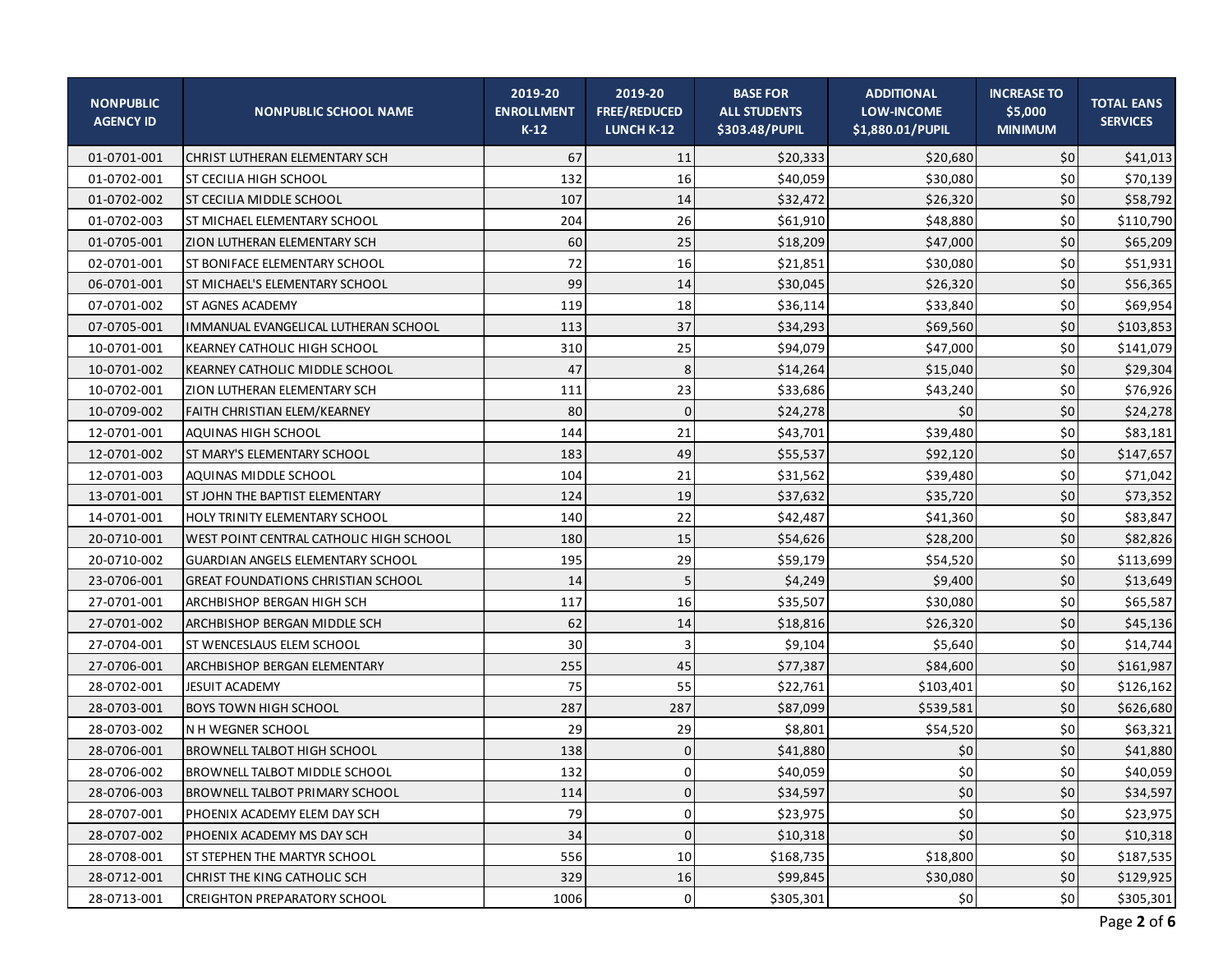| <b>NONPUBLIC</b><br><b>AGENCY ID</b> | <b>NONPUBLIC SCHOOL NAME</b>         | 2019-20<br><b>ENROLLMENT</b><br>$K-12$ | 2019-20<br><b>FREE/REDUCED</b><br>LUNCH K-12 | <b>BASE FOR</b><br><b>ALL STUDENTS</b><br>\$303.48/PUPIL | <b>ADDITIONAL</b><br><b>LOW-INCOME</b><br>\$1,880.01/PUPIL | <b>INCREASE TO</b><br>\$5,000<br><b>MINIMUM</b> | <b>TOTAL EANS</b><br><b>SERVICES</b> |
|--------------------------------------|--------------------------------------|----------------------------------------|----------------------------------------------|----------------------------------------------------------|------------------------------------------------------------|-------------------------------------------------|--------------------------------------|
| 28-0716-001                          | <b>DUCHESNE ACADEMY</b>              | 338                                    | $\Omega$                                     | \$102,576                                                | 50                                                         | 50                                              | \$102,576                            |
| 28-0718-001                          | GETHSEMANE LUTHERAN ELEMENTARY       | 70                                     |                                              | \$21,244                                                 | \$11,280                                                   | \$0                                             | \$32,524                             |
| 28-0719-001                          | GOOD SHEPHERD ELEMENTARY SCH         | 68                                     | 22                                           | \$20,637                                                 | \$41,360                                                   | \$0                                             | \$61,997                             |
| 28-0720-001                          | HOLY CROSS CATHOLIC SCHOOL           | 337                                    | 90                                           | \$102,273                                                | \$169,201                                                  | \$0                                             | \$271,474                            |
| 28-0726-001                          | MARIAN HIGH SCHOOL                   | 691                                    | 78                                           | \$209,705                                                | \$146,641                                                  | \$0                                             | \$356,346                            |
| 28-0728-002                          | OMAHA MEMORIAL SCHOOL OF S D A       | 29                                     | 0                                            | \$8,801                                                  | \$0                                                        | \$0                                             | \$8,801                              |
| 28-0729-001                          | ST VINCENT DE PAUL ELEMENTARY        | 754                                    | 36                                           | \$228,824                                                | \$67,680                                                   | \$0                                             | \$296,504                            |
| 28-0730-001                          | <b>MERCY HIGH SCHOOL</b>             | 383                                    | 93                                           | \$116,233                                                | \$174,841                                                  | \$0                                             | \$291,074                            |
| 28-0733-001                          | MT MICHAEL BENEDICTINE H S           | 238                                    | $\Omega$                                     | \$72,228                                                 | 50                                                         | \$0                                             | \$72,228                             |
| 28-0736-001                          | OUR LADY OF LOURDES ELEM SCH         | 285                                    | 104                                          | \$86,492                                                 | \$195,521                                                  | \$0                                             | \$282,013                            |
| 28-0740-001                          | RONCALLI CATHOLIC HIGH SCHOOL        | 332                                    | 99                                           | \$100,755                                                | \$186,121                                                  | \$0                                             | \$286,876                            |
| 28-0748-002                          | ST CECILIA CATHEDRAL ELEM            | 283                                    | 66                                           | \$85,885                                                 | \$124,081                                                  | \$0                                             | \$209,966                            |
| 28-0749-001                          | <b>SKUTT CATHOLIC HIGH SCHOOL</b>    | 724                                    | $\Omega$                                     | \$219,720                                                | \$0                                                        | \$0                                             | \$219,720                            |
| 28-0751-001                          | ST GERALD ELEMENTARY SCHOOL          | 347                                    | 40                                           | \$105,308                                                | \$75,200                                                   | \$0                                             | \$180,508                            |
| 28-0752-001                          | ST JAMES-SETON ELEMENTARY SCH        | 400                                    | 73                                           | \$121,392                                                | \$137,241                                                  | \$0                                             | \$258,633                            |
| 28-0754-001                          | CONCORDIA ACADEMY                    | 137                                    | 15                                           | \$41,577                                                 | \$28,200                                                   | \$0                                             | \$69,777                             |
| 28-0754-003                          | CONCORDIA JR/SR HIGH SCHOOL          | 266                                    | $\Omega$                                     | \$80,726                                                 | \$0                                                        | \$0                                             | \$80,726                             |
| 28-0754-005                          | CONCORDIA LUTHERAN MIDDLE SCHOOL     | 125                                    | $\Omega$                                     | \$37,935                                                 | \$0                                                        | \$0                                             | \$37,935                             |
| 28-0755-001                          | ST MARGARET MARY ELEM SCHOOL         | 533                                    | 17                                           | \$161,755                                                | \$31,960                                                   | \$0                                             | \$193,715                            |
| 28-0759-001                          | STS PETER & PAUL ELEM SCHOOL         | 293                                    | 245                                          | \$88,920                                                 | \$460,602                                                  | \$0                                             | \$549,522                            |
| 28-0760-001                          | ST PHILIP NERI ELEM SCHOOL           | 134                                    | 67                                           | \$40,666                                                 | \$125,961                                                  | \$0                                             | \$166,627                            |
| 28-0765-001                          | ST THOMAS MORE ELEM SCHOOL           | 372                                    | 155                                          | \$112,895                                                | \$291,402                                                  | \$0                                             | \$404,297                            |
| 28-0767-001                          | OMAHA CHRISTIAN ELEMENTARY           | 151                                    | $\Omega$                                     | \$45,825                                                 | \$0                                                        | \$0                                             | \$45,825                             |
| 28-0767-002                          | OMAHA CHRISTIAN HIGH SCHOOL          | 69                                     | 0                                            | \$20,940                                                 | 50                                                         | \$0                                             | \$20,940                             |
| 28-0767-003                          | OMAHA CHIRISTIAN MIDDLE SCHOOL       | 29                                     | $\Omega$                                     | \$8,801                                                  | \$0                                                        | \$0                                             | \$8,801                              |
| 28-0775-001                          | NELSON MANDELA ELEMENTARY            | 250                                    | 230                                          | \$75,870                                                 | \$432,402                                                  | \$0                                             | \$508,272                            |
| 28-0780-001                          | LIFEGATE CHRISTIAN SCHOOL            | 319                                    | $\Omega$                                     | \$96,810                                                 | \$0                                                        | \$0                                             | \$96,810                             |
| 28-0782-001                          | LA BELLA VITA MONTESSORI SCHOOL, LLC | 21                                     | $\Omega$                                     | \$6,373                                                  | \$0                                                        | \$0                                             | \$6,373                              |
| 28-0787-001                          | THE DUAL LANGUAGE ACADEMY            | 57                                     | 34                                           | \$17,298                                                 | \$63,920                                                   | \$0                                             | \$81,218                             |
| 28-0790-001                          | MONTESSORI PARENT'S CO-OP            | 28                                     | n                                            | \$8,497                                                  | \$0                                                        | $$0$$                                           | \$8,497                              |
| 28-0791-001                          | ST WENCESLAUS SCHOOL                 | 737                                    | 34                                           | \$223,665                                                | \$63,920                                                   | 50                                              | \$287,585                            |
| 28-0796-001                          | OMAHA STREET SCHOOL                  | 27                                     | 21                                           | \$8,194                                                  | \$39,480                                                   | \$0                                             | \$47,674                             |
| 34-0701-001                          | ST JOSEPH ELEMENTARY SCHOOL          | 69                                     | 12                                           | \$20,940                                                 | \$22,560                                                   | \$0                                             | \$43,500                             |
| 34-0702-001                          | ST PAUL'S LUTHERAN ELEM SCHOOL       | 87                                     | 17                                           | \$26,403                                                 | \$31,960                                                   | \$0                                             | \$58,363                             |
| 39-0702-001                          | SPALDING ACADEMY HIGH SCHOOL         | 26                                     | 14                                           | \$7,890                                                  | \$26,320                                                   | \$0                                             | \$34,210                             |
| 39-0702-002                          | SPALDING ACADEMY ELEM SCHOOL         | 39                                     | 19                                           | \$11,836                                                 | \$35,720                                                   | \$0                                             | \$47,556                             |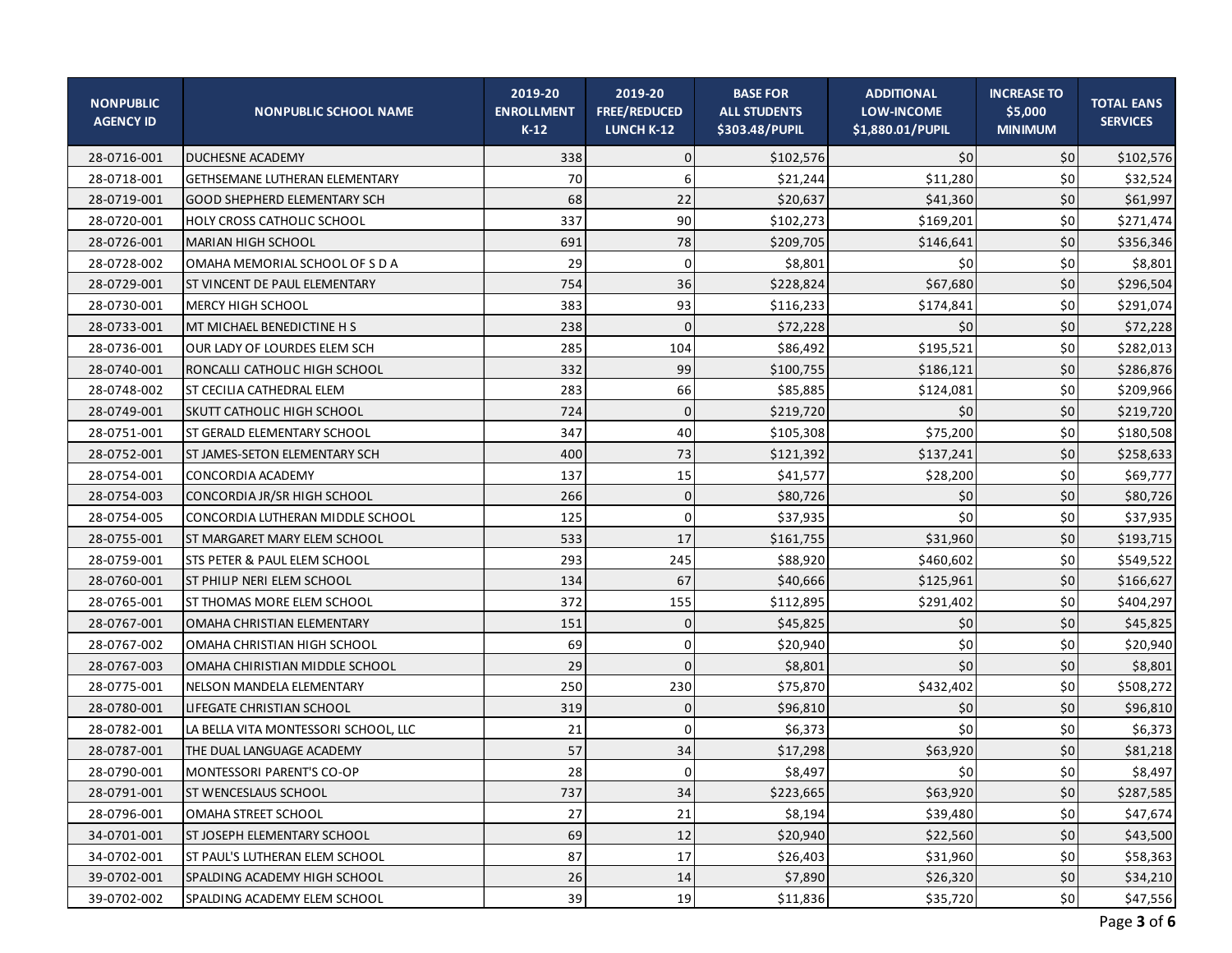| <b>NONPUBLIC</b><br><b>AGENCY ID</b> | <b>NONPUBLIC SCHOOL NAME</b>           | 2019-20<br><b>ENROLLMENT</b><br>$K-12$ | 2019-20<br><b>FREE/REDUCED</b><br><b>LUNCH K-12</b> | <b>BASE FOR</b><br><b>ALL STUDENTS</b><br>\$303.48/PUPIL | <b>ADDITIONAL</b><br><b>LOW-INCOME</b><br>\$1,880.01/PUPIL | <b>INCREASE TO</b><br>\$5,000<br><b>MINIMUM</b> | <b>TOTAL EANS</b><br><b>SERVICES</b> |
|--------------------------------------|----------------------------------------|----------------------------------------|-----------------------------------------------------|----------------------------------------------------------|------------------------------------------------------------|-------------------------------------------------|--------------------------------------|
| 40-0701-001                          | <b>CENTRAL CATHOLIC HIGH SCHOOL</b>    | 157                                    | $\mathbf{0}$                                        | \$47,646                                                 | \$0                                                        | \$0                                             | \$47,646                             |
| 40-0701-002                          | CENTRAL CATHOLIC MIDDLE SCHOOL         | 114                                    | 0                                                   | \$34,597                                                 | \$0                                                        | 50                                              | \$34,597                             |
| 40-0707-001                          | NEW HOPE CHRISTIAN ELEM SCHOOL         | 47                                     | $\mathbf{0}$                                        | \$14,264                                                 | \$0                                                        | 50                                              | \$14,264                             |
| 40-0711-001                          | HEARTLAND LUTHERAN HIGH SCHOOL         | 56                                     | 0                                                   | \$16,995                                                 | \$0                                                        | 50                                              | \$16,995                             |
| 41-0701-001                          | <b>IMMANUEL LUTHERAN ELEM SCHOOL</b>   | 13                                     | $\Omega$                                            | \$3,945                                                  | \$0                                                        | \$1,055                                         | \$5,000                              |
| 45-0701-001                          | <b>ST MARY'S HIGH SCHOOL</b>           | 78                                     | 6                                                   | \$23,671                                                 | \$11,280                                                   | \$0                                             | \$34,951                             |
| 45-0701-002                          | ST MARY'S ELEMENTARY SCHOOL            | 108                                    | 20                                                  | \$32,776                                                 | \$37,600                                                   | 50                                              | \$70,376                             |
| 48-0702-001                          | <b>ST PAUL'S LUTHERAN ELEM SCHOOL</b>  | 51                                     | $\Delta$                                            | \$15,477                                                 | \$7,520                                                    | 50                                              | \$22,997                             |
| 49-0702-001                          | <b>ST ANDREW ELEMENTARY SCHOOL</b>     | 20                                     | 20                                                  | \$6,070                                                  | \$37,600                                                   | 50                                              | \$43,670                             |
| 51-0701-001                          | ST LUKE ELEMENTARY SCHOOL              | 33                                     | 7                                                   | \$10,015                                                 | \$13,160                                                   | 50                                              | \$23,175                             |
| 51-0702-001                          | ST PAUL'S LUTHERAN ELEM SCHOOL         | 30                                     | 7                                                   | \$9,104                                                  | \$13,160                                                   | 50                                              | \$22,264                             |
| 54-0701-001                          | <b>ST LUDGER ELEMENTARY SCHOOL</b>     | 32                                     | 14                                                  | \$9,711                                                  | \$26,320                                                   | 50                                              | \$36,031                             |
| 54-0702-001                          | <b>ST ROSE OF LIMA ELEM SCHOOL</b>     | 92                                     | 19                                                  | \$27,920                                                 | \$35,720                                                   | 50                                              | \$63,640                             |
| 55-0701-001                          | BLESSED SACRAMENT CATHOLIC ELEM SCHOOL | 184                                    | 89                                                  | \$55,840                                                 | \$167,321                                                  | 50                                              | \$223,161                            |
| 55-0703-001                          | CATHEDRAL OF RISEN CHRIST ELEM         | 352                                    | 52                                                  | \$106,825                                                | \$97,761                                                   | 50                                              | \$204,586                            |
| 55-0704-001                          | LINCOLN CHRISTIAN JR-SR HIGH           | 329                                    | 41                                                  | \$99,845                                                 | \$77,080                                                   | \$0                                             | \$176,925                            |
| 55-0704-002                          | LINCOLN CHRISTIAN ELEM SCHOOL          | 310                                    | 36                                                  | \$94,079                                                 | \$67,680                                                   | 50                                              | \$161,759                            |
| 55-0706-001                          | LINCOLN LUTHERAN HIGH SCHOOL           | 166                                    |                                                     | \$50,378                                                 | \$9,400                                                    | 50                                              | \$59,778                             |
| 55-0706-002                          | LINCOLN LUTHERAN MIDDLE SCHOOL         | 129                                    | 15                                                  | \$39,149                                                 | \$28,200                                                   | 50                                              | \$67,349                             |
| 55-0707-001                          | <b>PIUS X HIGH SCHOOL</b>              | 1193                                   | 161                                                 | \$362,052                                                | \$302,682                                                  | 50                                              | \$664,734                            |
| 55-0709-001                          | COLLEGE VIEW ACADEMY HIGH SCHOOL       | 54                                     | $\mathbf{0}$                                        | \$16,388                                                 | \$0                                                        | 50                                              | \$16,388                             |
| 55-0709-002                          | COLLEGE VIEW ACADEMY ELEMENTARY        | 166                                    | 0                                                   | \$50,378                                                 | \$0                                                        | 50                                              | \$50,378                             |
| 55-0711-001                          | <b>GEORGE STONE ELEMENTARY S D A</b>   | 27                                     | $\Omega$                                            | \$8,194                                                  | \$0                                                        | 50                                              | \$8,194                              |
| 55-0712-001                          | ST JOHN'S ELEMENTARY SCHOOL            | 375                                    | 69                                                  | \$113,805                                                | \$129,721                                                  | 50                                              | \$243,526                            |
| 55-0713-001                          | <b>ST MARK ELEMENTARY SCHOOL</b>       | 49                                     | $\Omega$                                            | \$14,871                                                 | \$0                                                        | 50                                              | \$14,871                             |
| 55-0715-001                          | <b>ST PATRICK CATHOLIC SCHOOL</b>      | 168                                    | 75                                                  | \$50,985                                                 | \$141,001                                                  | 50                                              | \$191,986                            |
| 55-0716-001                          | IST TERESA ELEMENTARY SCHOOL           | 277                                    | 110                                                 | \$84,064                                                 | \$206,801                                                  | 50                                              | \$290,865                            |
| 55-0719-001                          | <b>ST JOSEPH'S CATHOLIC SCHOOL</b>     | 463                                    | 51                                                  | \$140,511                                                | \$95,881                                                   | 50                                              | \$236,392                            |
| 55-0720-001                          | VILLA MARIE SCHOOL                     | 18                                     |                                                     | \$5,463                                                  | \$16,920                                                   | 50                                              | \$22,383                             |
| 55-0728-001                          | <b>FAITH LUTHERAN SCHOOL</b>           | 115                                    | 16                                                  | \$34,900                                                 | \$30,080                                                   | $$0$$                                           | \$64,980                             |
| 55-0753-001                          | ST PETER'S CATHOLIC SCHOOL             | 343                                    | 28                                                  | \$104,094                                                | \$52,640                                                   | \$0                                             | \$156,734                            |
| 55-0755-001                          | PARKVIEW CHRISTIAN SECONDARY           | 50                                     | 0                                                   | \$15,174                                                 | \$0                                                        | 50                                              | \$15,174                             |
| 55-0755-002                          | PARKVIEW CHRISTIAN ELEMENTARY          | 48                                     | 0                                                   | \$14,567                                                 | \$0                                                        | \$0                                             | \$14,567                             |
| 55-0755-003                          | PARKVIEW CHRISTIAN MIDDLE SCH          | 22                                     | 0                                                   | \$6,677                                                  | \$0                                                        | 50                                              | \$6,677                              |
| 55-0758-001                          | NORTH AMERICAN MARTYRS SCHOOL          | 493                                    | 48                                                  | \$149,616                                                | \$90,240                                                   | \$0                                             | \$239,856                            |
| 55-0764-001                          | <b>CHRIST LINCOLN SCHOOLS</b>          | 146                                    | 14                                                  | \$44,308                                                 | \$26,320                                                   | 50                                              | \$70,628                             |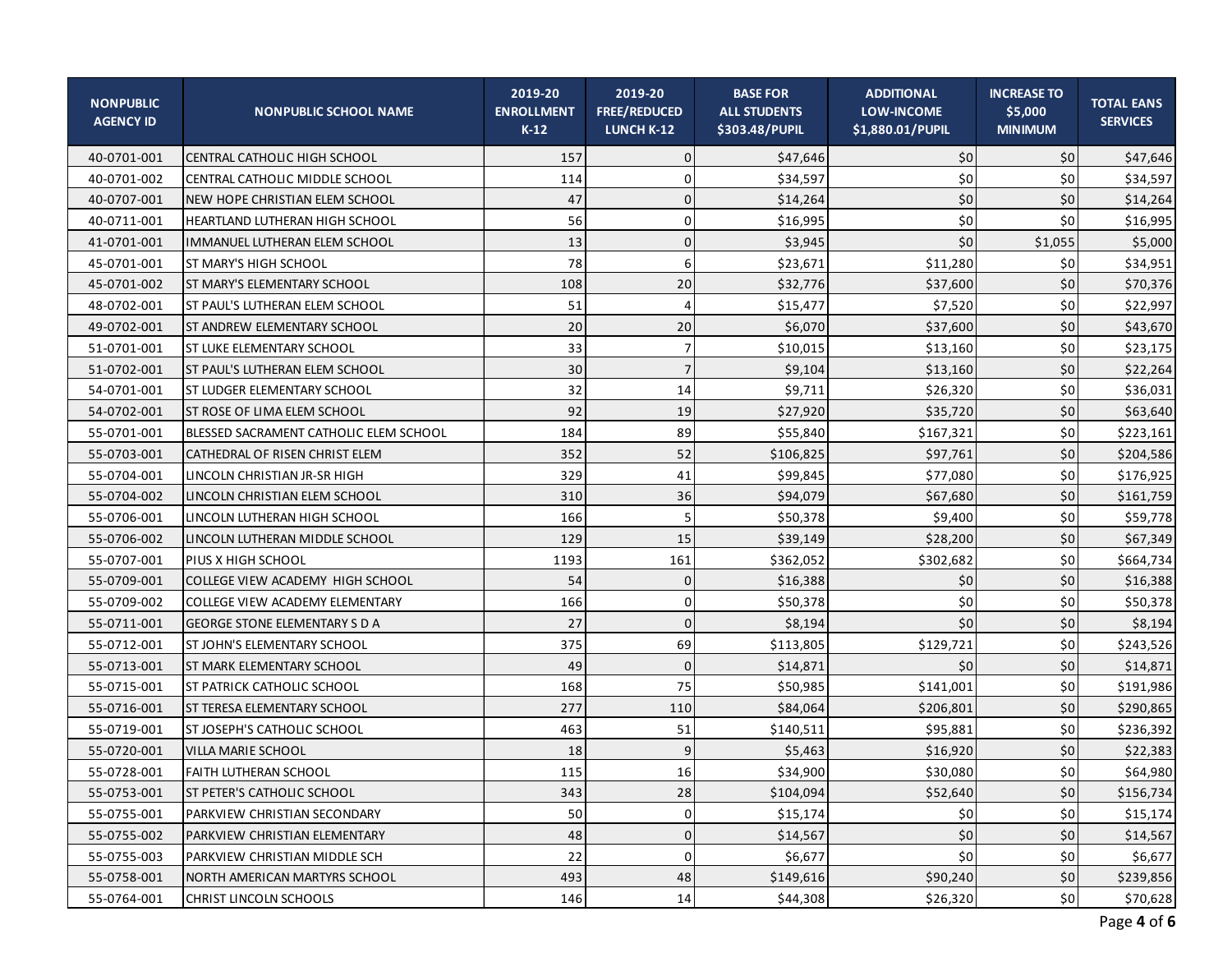| <b>NONPUBLIC</b><br><b>AGENCY ID</b> | <b>NONPUBLIC SCHOOL NAME</b>        | 2019-20<br><b>ENROLLMENT</b><br>$K-12$ | 2019-20<br><b>FREE/REDUCED</b><br><b>LUNCH K-12</b> | <b>BASE FOR</b><br><b>ALL STUDENTS</b><br>\$303.48/PUPIL | <b>ADDITIONAL</b><br><b>LOW-INCOME</b><br>\$1,880.01/PUPIL | <b>INCREASE TO</b><br>\$5,000<br><b>MINIMUM</b> | <b>TOTAL EANS</b><br><b>SERVICES</b> |
|--------------------------------------|-------------------------------------|----------------------------------------|-----------------------------------------------------|----------------------------------------------------------|------------------------------------------------------------|-------------------------------------------------|--------------------------------------|
| 55-0766-001                          | <b>ST MICHAEL CATHOLIC SCHOOL</b>   | 264                                    | 10                                                  | \$80,119                                                 | \$18,800                                                   | \$0                                             | \$98,919                             |
| 56-0701-001                          | OUR REDEEMER LUTHERAN ELEM SCH      | 33                                     | 11                                                  | \$10,015                                                 | \$20.680                                                   | 50                                              | \$30,695                             |
| 56-0702-001                          | ST PATRICK'S JR-SR HIGH SCHOOL      | 145                                    | 11                                                  | \$44,005                                                 | \$20,680                                                   | 50                                              | \$64,685                             |
| 56-0702-002                          | MC DAID ELEMENTARY SCHOOL           | 180                                    | 12                                                  | \$54,626                                                 | \$22,560                                                   | 50                                              | \$77,186                             |
| 59-0702-001                          | ST LEONARD'S ELEMENTARY SCHOOL      | 30                                     | 10                                                  | \$9,104                                                  | \$18,800                                                   | 50                                              | \$27,904                             |
| 59-0703-001                          | TRINITY LUTHERAN ELEM SCHOOL        | 35                                     | $\Omega$                                            | \$10,622                                                 | \$0                                                        | 50                                              | \$10,622                             |
| 59-0704-001                          | <b>NORFOLK CATHOLIC HIGH SCHOOL</b> | 226                                    | 34                                                  | \$68,586                                                 | \$63,920                                                   | 50                                              | \$132,506                            |
| 59-0704-002                          | SACRED HEART ELEMENTARY             | 284                                    | 48                                                  | \$86,188                                                 | \$90,240                                                   | 50                                              | \$176,428                            |
| 59-0706-001                          | CHRIST LUTHERAN ELEM SCHOOL         | 227                                    | 37                                                  | \$68,890                                                 | \$69,560                                                   | 50                                              | \$138,450                            |
| 59-0708-001                          | ST JOHN LUTHERAN ELEM SCHOOL        | 133                                    | 20                                                  | \$40,363                                                 | \$37,600                                                   | 50                                              | \$77,963                             |
| 59-0714-001                          | LUTHERAN HIGH NORTHEAST             | 122                                    | 21                                                  | \$37,025                                                 | \$39,480                                                   | 50                                              | \$76,505                             |
| 61-0701-001                          | NEBRASKA CHRISTIAN HIGH             | 100                                    | $\Omega$                                            | \$30,348                                                 | \$0                                                        | 50                                              | \$30,348                             |
| 61-0701-002                          | NEBR CHRISTIAN JR HIGH SCHOOL       | 32                                     | 0                                                   | \$9,711                                                  | \$0                                                        | 50                                              | \$9,711                              |
| 61-0701-003                          | NEBRASKA CHRISTIAN ELEMENTARY       | 55                                     | $\Omega$                                            | \$16,691                                                 | \$0                                                        | 50                                              | \$16,691                             |
| 66-0701-001                          | LOURDES CENTRAL HIGH SCHOOL         | 113                                    | 30                                                  | \$34,293                                                 | \$56,400                                                   | 50                                              | \$90,693                             |
| 66-0701-003                          | <b>LOURDES PRIMARY SCHOOL</b>       | 125                                    | 21                                                  | \$37,935                                                 | \$39,480                                                   | 50                                              | \$77,415                             |
| 66-0701-004                          | LOURDES CENTRAL MIDDLE SCHOOL       | 72                                     | 18                                                  | \$21,851                                                 | \$33,840                                                   | 50                                              | \$55,691                             |
| 69-0705-001                          | ALL SAINTS CATHOLIC SCHOOL          | 32                                     | 9                                                   | \$9,711                                                  | \$16,920                                                   | 50                                              | \$26,631                             |
| 70-0701-001                          | <b>ZION LUTHERAN ELEMENTARY SCH</b> | 90                                     | 8                                                   | \$27,313                                                 | \$15,040                                                   | 50                                              | \$42,353                             |
| 70-0702-001                          | ZION LUTHERAN ELEMENTARY SCH        | 35                                     | 13                                                  | \$10,622                                                 | \$24,440                                                   | 50                                              | \$35,062                             |
| 70-0703-001                          | IMMANUEL LUTHERAN ELEM SCH          | 14                                     | $\Omega$                                            | \$4,249                                                  | \$0                                                        | \$751                                           | \$5,000                              |
| 70-0705-001                          | <b>ST MARY ELEMENTARY SCHOOL</b>    | 41                                     | 8                                                   | \$12,443                                                 | \$15,040                                                   | 50                                              | \$27,483                             |
| 71-0701-001                          | IMMANUEL LUTHERAN ELEM SCHOOL       | 158                                    | 20                                                  | \$47,950                                                 | \$37,600                                                   | 50                                              | \$85,550                             |
| 71-0702-001                          | <b>ST ANTHONY ELEMENTARY SCHOOL</b> | 96                                     | 30                                                  | \$29,134                                                 | \$56,400                                                   | 50                                              | \$85,534                             |
| 71-0704-001                          | ST ISIDORE ELEMENTARY SCHOOL        | 202                                    | 11                                                  | \$61,303                                                 | \$20,680                                                   | 50                                              | \$81,983                             |
| 71-0705-001                          | <b>SCOTUS CENTRAL CATHOLIC</b>      | 351                                    | 47                                                  | \$106,521                                                | \$88,360                                                   | 50                                              | \$194,881                            |
| 71-0706-001                          | <b>HOLY FAMILY HIGH SCHOOL</b>      | 37                                     | 8                                                   | \$11,229                                                 | \$15,040                                                   | 50                                              | \$26,269                             |
| 71-0706-002                          | HOLY FAMILY ELEMENTARY SCHOOL       | 55                                     | 9                                                   | \$16,691                                                 | \$16,920                                                   | 50                                              | \$33,611                             |
| 73-0701-001                          | ST PATRICK'S ELEMENTARY SCHOOL      | 128                                    | 21                                                  | \$38,845                                                 | \$39,480                                                   | 50                                              | \$78,325                             |
| 74-0702-001                          | SACRED HEART SECONDARY SCHOOL       | qq                                     | 19                                                  | \$30,045                                                 | \$35,720                                                   | \$0                                             | \$65,765                             |
| 74-0702-002                          | SACRED HEART ELEMENTARY SCHOOL      | 99                                     | 26                                                  | \$30,045                                                 | \$48,880                                                   | \$0                                             | \$78,925                             |
| 76-0701-001                          | ST JAMES ELEMENTARY SCHOOL          | 84                                     | 46                                                  | \$25,492                                                 | \$86,480                                                   | \$0                                             | \$111,972                            |
| 77-0702-001                          | ST BERNADETTE ELEMENTARY SCH        | 233                                    | 80                                                  | \$70,711                                                 | \$150,401                                                  | \$0                                             | \$221,112                            |
| 77-0703-001                          | DANIEL J GROSS CATHOLIC HIGH        | 393                                    | 70                                                  | \$119,268                                                | \$131,601                                                  | \$0                                             | \$250,869                            |
| 77-0705-001                          | ST COLUMBKILLE ELEMENTARY SCH       | 510                                    | 39                                                  | \$154,775                                                | \$73,320                                                   | \$0                                             | \$228,095                            |
| 77-0706-001                          | ST MATTHEW THE EVANGELIST SCH       | 125                                    | 26                                                  | \$37,935                                                 | \$48,880                                                   | \$0                                             | \$86,815                             |